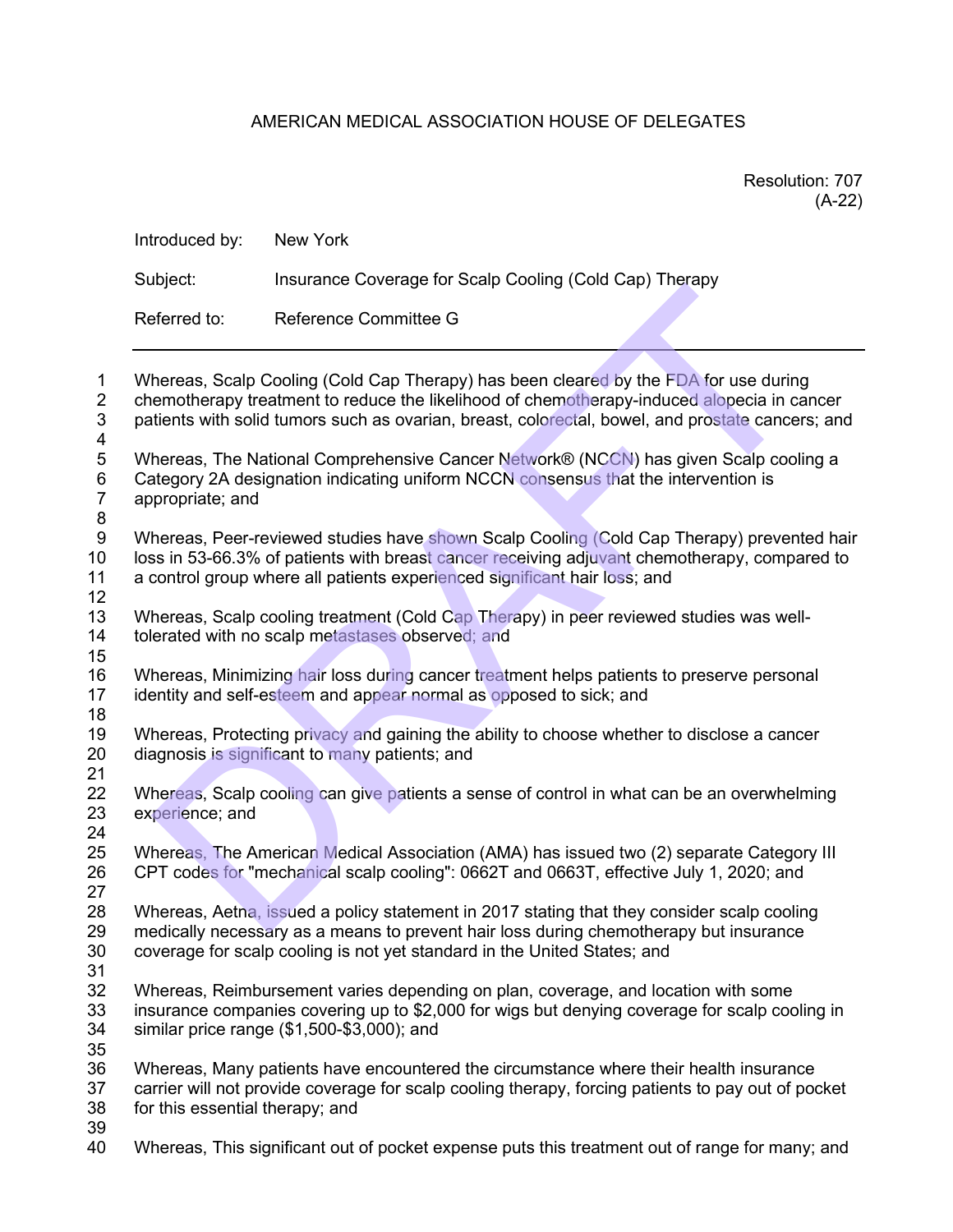- 1 Whereas, Our AMA advocates for health equity; therefore be it
- 2

3 RESOLVED, That our American Medical Association advocate for and seek through legislation 4 and/or regulation, universal insurance coverage for Scalp Cooling (Cold Cap) Therapy (Directive<br>5 to Take Action); and be it further to Take Action); and be it further

 $\frac{6}{7}$ 

RESOLVED, That our AMA work with consumer and advocacy groups to challenge insurers on

8 medical necessity denials for Scalp Cooling (Cold Cap) Therapy and encourage appeals to

9 independent third-party reviewers. (Directive to Take Action)

Fiscal Note: Modest - between \$1,000 - \$5,000

## Received: 03/22/22

1. NCCN scalp cooling recommendations from the NCCN Clinical Practice Guidelines in Oncology (NCCN Guidelines®). NCCN provides the following recommendations: breast cancer (Version 1.2019), ovarian caner (Version 1.2020) **References** 

[1] Trusson D, Pilnick A. The role of hair loss in cancer identity: perceptions of chemotherapy-induced alopecia among women treated for early-stage breast cancer or ductal carcinoma in situ. Cancer Nurs 2017;40:E9e16.

[2] Rugo HS, Melin SA, Voigt J. Scalp cooling with adjuvant/neoadjuvant chemotherapy for breast cancer and the risk of scalp metastases: systematic review and meta-analysis. Breast Cancer Res Treat 2017;163:199e205.

[3] Ludwig E. Classification of the types of androgenetic alopecia (common baldness) occurring in the female sex. Br J Dermatol 1977;97:247e54.

[4] Nangia J, Wang T, Osborne C, Niravath P, Otte K, et al. Effect of a scalp cooling device on alopecia in women undergoing chemotherapy for breast cancer: the SCALP randomized clinical trial. JAMA 2017;317:596e605.

[5] vandenHurkCJ,BreedWP,NortierJW.Shortpost-infusionscalpcoolingtime in the prevention of docetaxel-induced alopecia. Support Care Cancer 2012;20:3255e60.

[6] RugoHS,KleinP,MelinSA,HurvitzSA,MeliskoME,etal.Associationbetween use of a scalp cooling device and alopecia after chemotherapy for breast cancer. JAMA 2017;317:606e14.

[7] Rugo HS, Voigt J. Scalp hypothermia for preventing alopecia during chemo- therapy. A systematic review and meta-analysis of randomized controlled trials. Clin Breast Cancer 2018 Feb;18(1):19e28.

[8] Shin H, Jo SJ, Kim DH, Kwon O, Myung SK. Efficacy of interventions for pre- vention of chemotherapy-induced alopecia: a systematic review and meta- analysis. Int J Cancer 2015;136:E442e54.

[9] van den Hurk CJ, Peerbooms M, van de Poll-Franse LV, Nortier JW, Coebergh JW, et al. Scalp cooling for hair preservation and associated char- acteristics in 1411 chemotherapy patients - results of the Dutch Scalp Cooling Registry. Acta Oncol 2012;51:497e504.

[10] KomenMM,SmorenburgCH,vandenHurkCJ,NortierJW.Factorsinfluencing the effectiveness of scalp cooling in the prevention of chemotherapy-induced alopecia. Oncologist 2013;18:885e91.

Number: 0290

Policy Effective Date 10/13/1998

Last Review: 7/1/2021

Aetna considers scalp cooling (i.e., using ice-filled bags/bandages, cryogel packs, or specially designed products (e.g., Chemo Cold Cap, DigniCap, ElastoGel, Paxman Scalp Cooling System and Penguin Cold Cap)) medically necessary as a means to prevent hair loss during chemotherapy. Bruces and the term of the state of the state of the state of the state of the method of the state of the state of the state of the state of the state of the state of the state of the state of the state of the state of the

Note: Cooling caps and other products for scalp cooling are considered incidental to the chemotherapy administration and are not separately reimbursed. Cooling caps and other scalp cooling products purchased by the member are considered supplies that are generally excluded from coverage under plans that exclude supplies. See benefit plan descriptions.

## **RELEVANT AMA POLICY**

## **Symptomatic and Supportive Care for Patients with Cancer H-55.999**

Our AMA recognizes the need to ensure the highest standards of symptomatic, rehabilitative, and supportive care for patients with both cured and advanced cancer. The Association supports clinical research in evaluation of rehabilitative and palliative care procedures for the cancer patient, this to include such areas as pain control, relief of nausea and vomiting, management of complications of surgery, radiation and chemotherapy, appropriate